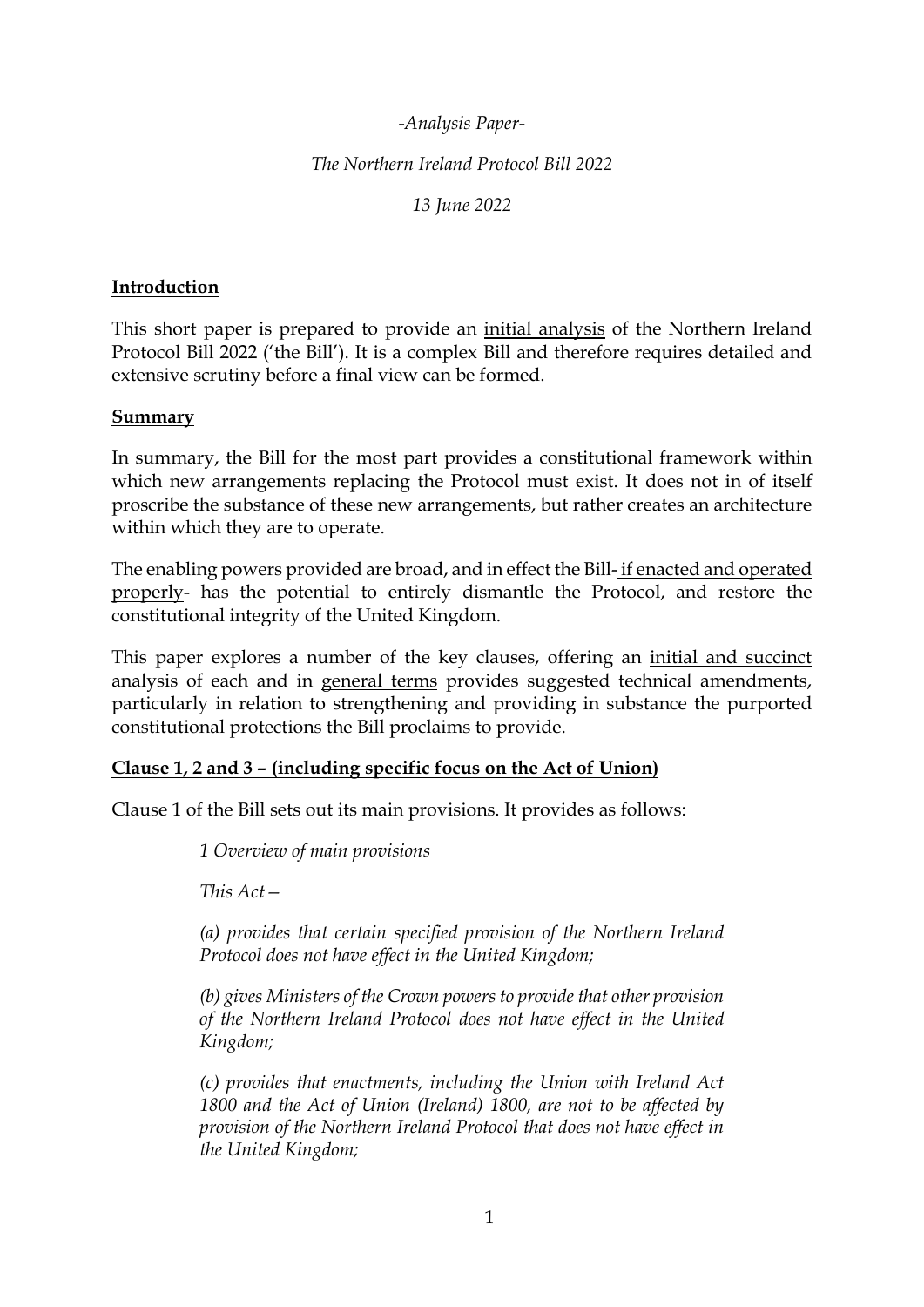*(d) gives Ministers of the Crown powers to make new law in connection with the Northern Ireland Protocol (including where provision of the Protocol does not have effect in the United Kingdom).*

Clause 1 (a) relates to the elements of the Protocol which will be disapplied by the Bill itself (which will be addressed further *infra*), whilst Clause 1 (b) and (d) relates to the enabling powers provided to Ministers to disapply all other elements.

Put simply; Clause 1 (a) relates to the provisions of the Protocol the Bill expressly disapplies; Clause 1 (b) relates to powers given to Ministers to disapply any other part of the Protocol, thus having the same effect as if it were disapplied in Clause 1 (a) and; Clause 1 (d) provides enabling powers to make new arrangements (within the framework set out within the Bill) replacing parts of the Protocol disapplied by virtue of the provisions falling under Clause 1 (a) or (b).

The key provision, from a constitutional point of view, is Clause 1 (c) which relates to the Act of Union. This has been a key issue for grassroots unionism/loyalism, the DUP (it is the first of their seven key tests) and TUV. It has also been a key feature of the legal challenge to the Protocol in *Allister et al.* 

Clause 1 (c) provides that enactments (and on a *prima facie* reading, this protects any statute from implied repeal under section 7A of the EUWA 2018) are not to be affected by any provision of the Protocol which does not have effect in the United Kingdom.

It is important to understand section 7A of the EUWA 2018 and its effect. It was effectively a pipe through which the international treaty, namely the Withdrawal Agreement (inclusive of the Protocol) flowed into domestic law. This meant the obligations flowing from the Protocol were enforceable and binding as a matter of domestic law.

Section 7A (3) of the EUWA 2018 previously had the effect of requiring that all enactments were to be read subject to the Withdrawal Agreement, inclusive of the Protocol.

It was this provision which occasioned the subjugation of the Act of Union, the foundational constitutional statute of the United Kingdom of Great Britain and Northern Ireland.

Therefore, the Bill seeks to remedy this by providing that any element of the Protocol which does not have effect in domestic law cannot subjugate (or impliedly repeal) the Act of Union (or any other statute).

It is necessary therefore to look at what this means by further recourse to the Bill. Turning first to ascertain the meaning of the part of Clause 1 (c) which states *"provision of the Northern Ireland Protocol that does not have effect in the United Kingdom".*

This requires an analysis of the interpretation Clause 25 which provides at (2):

*(2) A reference in this Act—*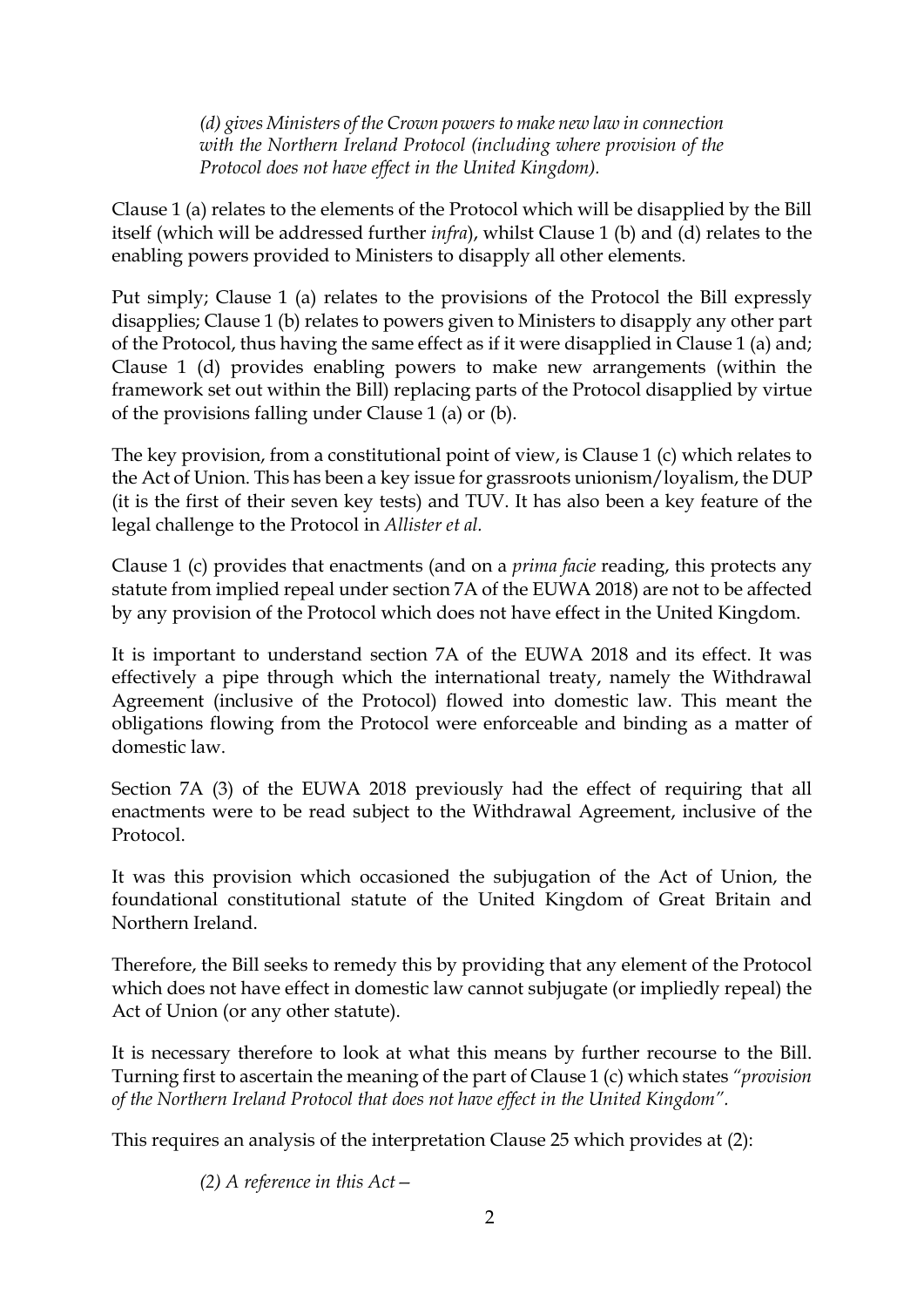*(a) to provision of the Northern Ireland Protocol that does not have effect in the United Kingdom is a reference to provision of the Protocol—*

*(i) becoming excluded provision wholly or to any other extent, or (ii) being excluded provision to any greater extent;* 

*(b) to an enactment being affected by provision of the Northern Ireland Protocol is a reference to the enactment being required (by section 7A(3) of the European Union (Withdrawal) Act 2018) to be read and to have effect subject to section 7A(2) of that Act as respects that provision of the Protocol.*

The effect of this analysis is that on a *prima facie* reading the Act of Union is protected from interference by any of the provisions which are, by virtue of any of the provisions which fall under Clause 1 (a), (b) or (d), 'excluded'.

But how is this constitutional protection actually provided for in substance within the Bill?

It, in a very convoluted way, is given effect by Clause 2 (2) (b), which provides that the effect of section 7A can not interfere with any other enactment (including but not limited to the Act of Union), in relation to any provision of the Protocol which is excluded by the Bill.

Put simply; as analysed *supra*, section 7A is a pipe through which the Protocol flows into domestic law. The provisions of the Protocol have supremacy via section 7A (3) over any other enactment, including the Act of Union.

The Bill does two things; it prevents the parts of the Protocol excluded by the Bill itself (that which falls under Clause 1 (a)) from flowing through section 7A of the EUWA 2018 and thus 'subjugating' the Act of Union, and provides that any provisions of the Protocol further excluded (by provisions falling under Clause 1 (b) or (d)) can also benefit from this constitutional guarantee.

However, whilst this constitutional guarantee and remedying of the present subjugation of the Act of Union is significant and welcome, it still provides for a backdoor allowing for future subjugation or interference with the Act of Union, under the Regulations which may be made pursuant to the enabling powers provided in the Bill.

To give an example; Clause 15 (2) (d) provides Ministers with enabling powers to decide a provision of the Protocol is no longer 'excluded'. At that point, if for example a provision which had previously been excluded (for example Article 5 (4) of the Protocol) was by Regulations no longer excluded, then that provision could still via section 7A of the EUWA 2018, subjugate or impliedly repeal the Act of Union.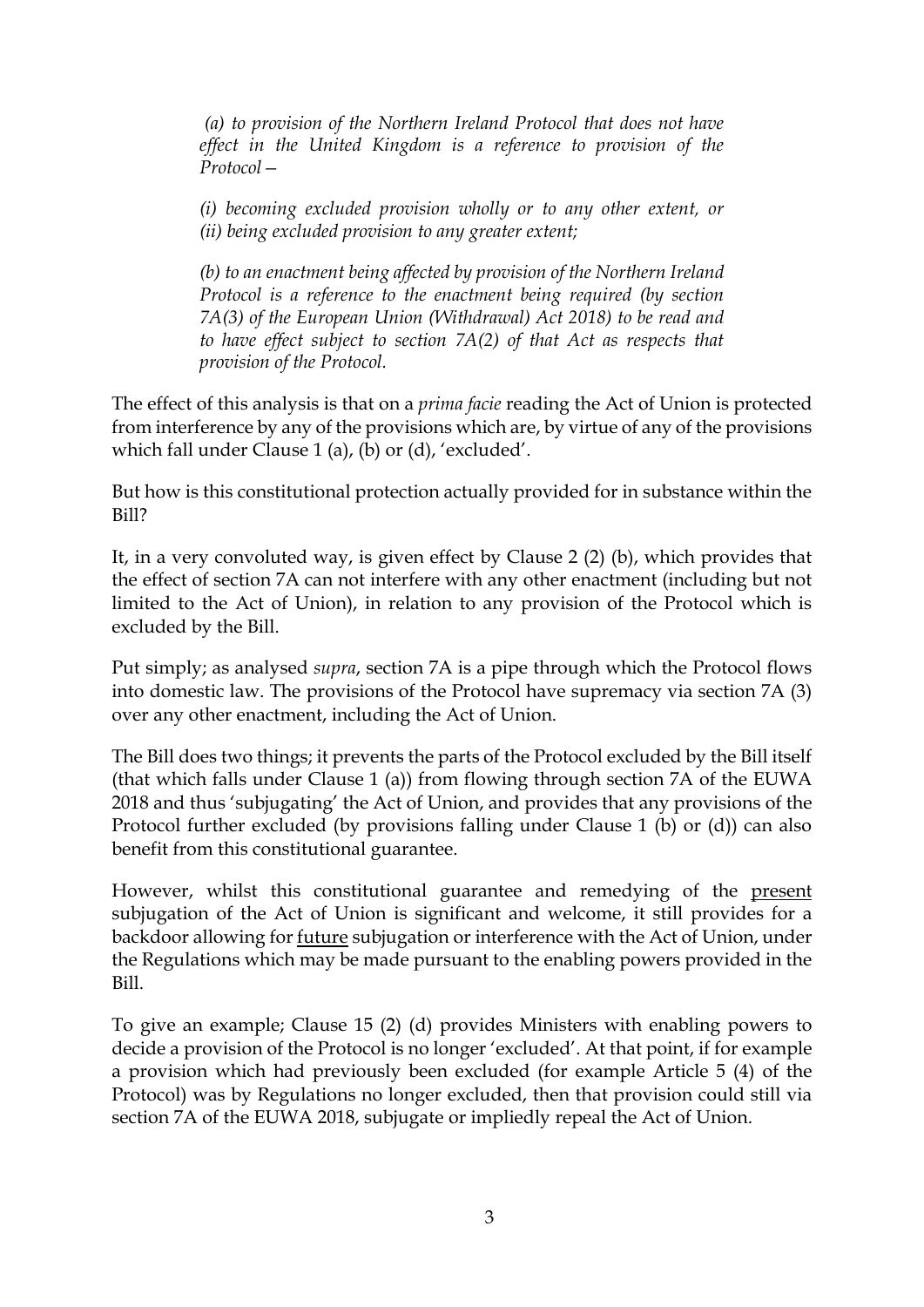In short form, the Bill does remedy the current infringement of the Act of Union by virtue of the excluded provisions, but there is insufficiency of constitutional protections to prevent such an infringement from happening again.

This can be fixed in the following way:

(1) Insert Clause 2 (1) (c):

*"the Union with Ireland Act 1800, the Act of Union (Ireland) 1800 or the Northern Ireland Act, notwithstanding any other provision"*

(2) Insert Clause 15 (5):

*"A Minister of the Crown may not exercise any power under this provision in a manner incompatible with the Union with Ireland Act 1800, the Act of Union (Ireland) 1800 or the Northern Ireland Act 1998"*

(3) Insert Clause 19 (3):

*"A Minister of the Crown may not exercise any power under this provision in a manner incompatible with the Union with Ireland Act 1800, the Act of Union (Ireland) 1800 or the Northern Ireland Act 1998"*

It is necessary that not only is the subjugation of the Act of Union remedied, but there is a constitutional guarantee to prevent it happening again.

The Bill is significant in so far as it recognises, expressly in Clause 1 (c) and at paragraph (26) of the explanatory notes, the importance of this fundamental constitutional statute.

Therefore, it is important that this constitutional protection is more deeply enshrined within the Bill, and this can be done by the simple technical amendments suggested *supra*.

It is beyond the scope of this initial paper reviewing the Bill, but there should also be consideration given as to whether there needs to be a 'catch all' provision preventing any regulations made under any provision of the Bill from infringing the Act of Union.

This could potentially be achieved by an amendment inserting Clause 22 (8):

*"Notwithstanding subsection (1), no power under this Act authorises regulations which are incompatible with the Union with Ireland Act 1800, the Act of Union (Ireland) 1800 or the Northern Ireland Act 1998"*

This may obviate the need for some the other suggested amendments set out *supra*, but all of this requires further consideration and analysis.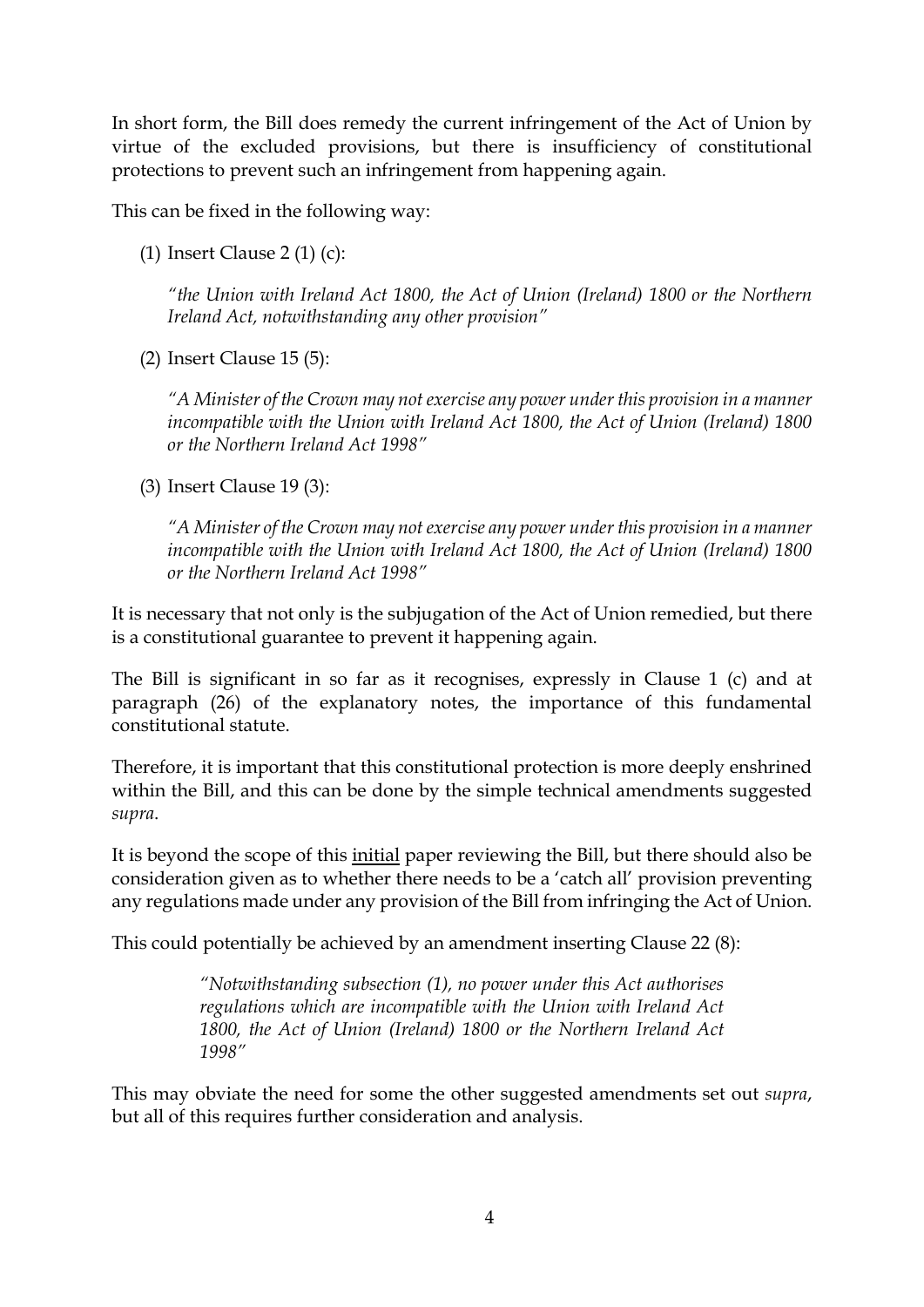# **Customs and Regulatory – Clauses 4, 5 and 6**

Clause 4 (1) and (2) excludes from effect in domestic law the provisions of Protocol Article 5 (1), (2) and in so far as it relates to movements of goods, (4) and (5).

This Clause strips out the 'at risk' concept which decreed that all goods moving internally within the UK from GB to NI were by default deemed to be at risk of moving into the EU single market, and therefore subject to checks and controls.

In Clause 4 (3) and (5), Clause 5 (1) and Clause (1) enabling powers are provided to a Minister of the Crown to make by regulations arrangements to replace the operation of the current Protocol.

These Clauses provide the framework within which regulations must operate, however as already addressed, it may be the case each Clause, or alternatively a catchall provision in the Bill, contains a constitutional guarantee to make expressly clear that such powers must be exercised in a manner of compatible with the Act of Union.

In conclusion, Clauses 4, 5 and 6 are in general positive, but no final determination can be made until the detail of the regulations becomes clear, and there is an assurance as to protections for the Act of Union.

### **Dual Regulatory system- Clauses 7, 8 , 9 , 10 and 11**

This is the 'green lane- red lane' concept which has been outlined by the Government. The detail of this proposal is still not fully clear, and the extent of the free flow of the green lane is yet to be outlined.

Clause 7 provides a broad concept overview, but doesn't specify the detail as to how it would work in practice. Whilst this on a *prima facie* basis provides a framework for a solution, that is only so if in practice it prevents any checks on goods flowing within the UK internal market, judgement must be reserved until further detail is provided.

Clause 8 requires further urgent clarification. The purported explanation at paragraph (53) of the Explanatory Notes is inadequate. If, as it seems, it operates in practice to mean that Northern Ireland is no longer effectively in the EU single market, then it is one of the most significant provisions.

However, if Northern Ireland is still left subject to EU law and under the orbit of the EU single market, then this offends Article VI of the Act of Union, and thus would render the purported constitutional protections in the Bill for the Act of Union wholly deceptive.

Clauses 9, 10 and 11 relate to the framework for the regulations to be made to give effect to the dual regulatory scheme in Clause 7. Again, the detail of such regulations will be of the utmost importance.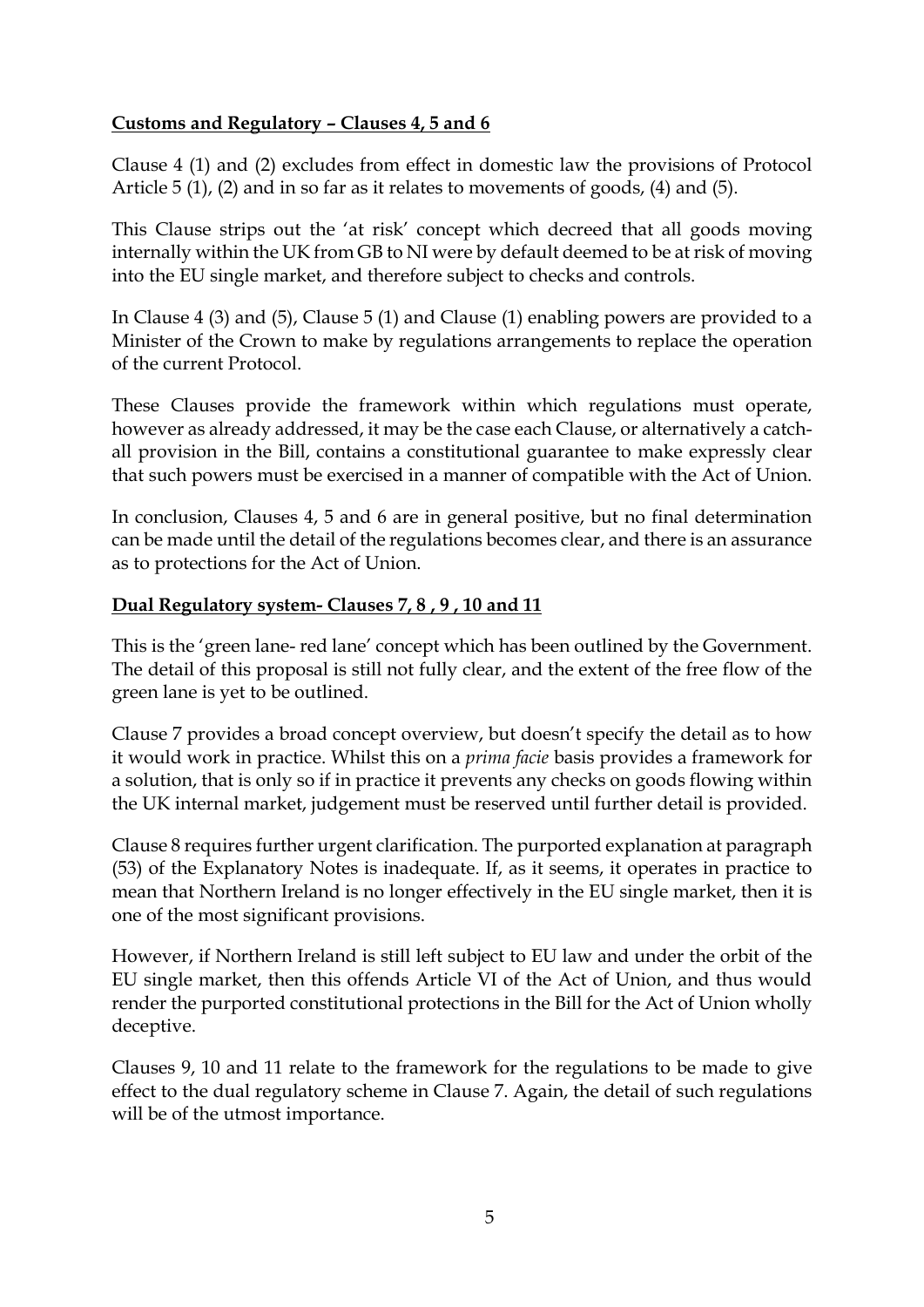# **Other relevant Clauses**

There is a welcome provision which provides for single UK wide subsidy control in Clause 12, and disapplies Article 10 of the Protocol.

Clause 12 (3) again provides enabling powers to make regulations in relation to this provision.

At Clause 13 there is provision for the exclusion of Court of Justice of the European Union ('CJEU'). This is important, not least in pursuit of the objective of ensuring Northern Ireland is not left in the EU single market. This is so because the ultimate jurisdiction of the CJEU is in general terms a pre-condition for the EU single market, and therefore stripping it out is another key staging post in achieving the objective of adherence to Article VI of the Act of Union would prevents Northern Ireland being on an unequal footing (for better or worse) than any other constituent part of the UK.

Clause 15 is a crucial provision in so far as it provides powers to Ministers to effectively turn the Articles of the Protocol on or off at will. This is a broad power which is welcome in enabling stripping out the entire Protocol, but the flip side of that coin is that the power remains to turn it back on.

That is why this Clause must be subject to constitutional protections, and thus a technical amendment is necessary to ensure the powers can only be exercised in a way which is compatible with the fundamental constitutional law of the United Kingdom.

It is worth pointing out that the powers within Clause 15 would permit a Minister of the Crown to 'switch off' the Protocol consent vote (as required by Article 18 and given effect by section 6A of the Northern Ireland Act 1998).

The Article 18 (of the Protocol) consent vote sought to disapply the key provision of cross community consent (found in Strand One (5) (d) of the Belfast Agreement and section 42 of the Northern Ireland Act 1998) and therefore is entirely incompatible with protecting the 1998 Agreement.

Clause 17 permits the UK Government to set VAT, excise duties and other taxes throughout the entire United Kingdom, unimpeded by the Protocol. This is a welcome provision, but again more detail is required.

Clause 20 addresses the role of the CJEU, and ensures that domestic courts are not required to follow any rulings of the European Court in relation to the Protocol or Withdrawal Agreement, and can not refer cases to it.

The supremacy of UK Courts is an important issue of sovereignty and constitutional integrity. This was one of the key issues identified by the anti-Protocol campaign.

Clause 22 sets out the general powers in relation to making of regulations under the Bill. As set out earlier in this paper, there may need to be a technical amendment to provide protection to the fundamental constitutional law of the United Kingdom.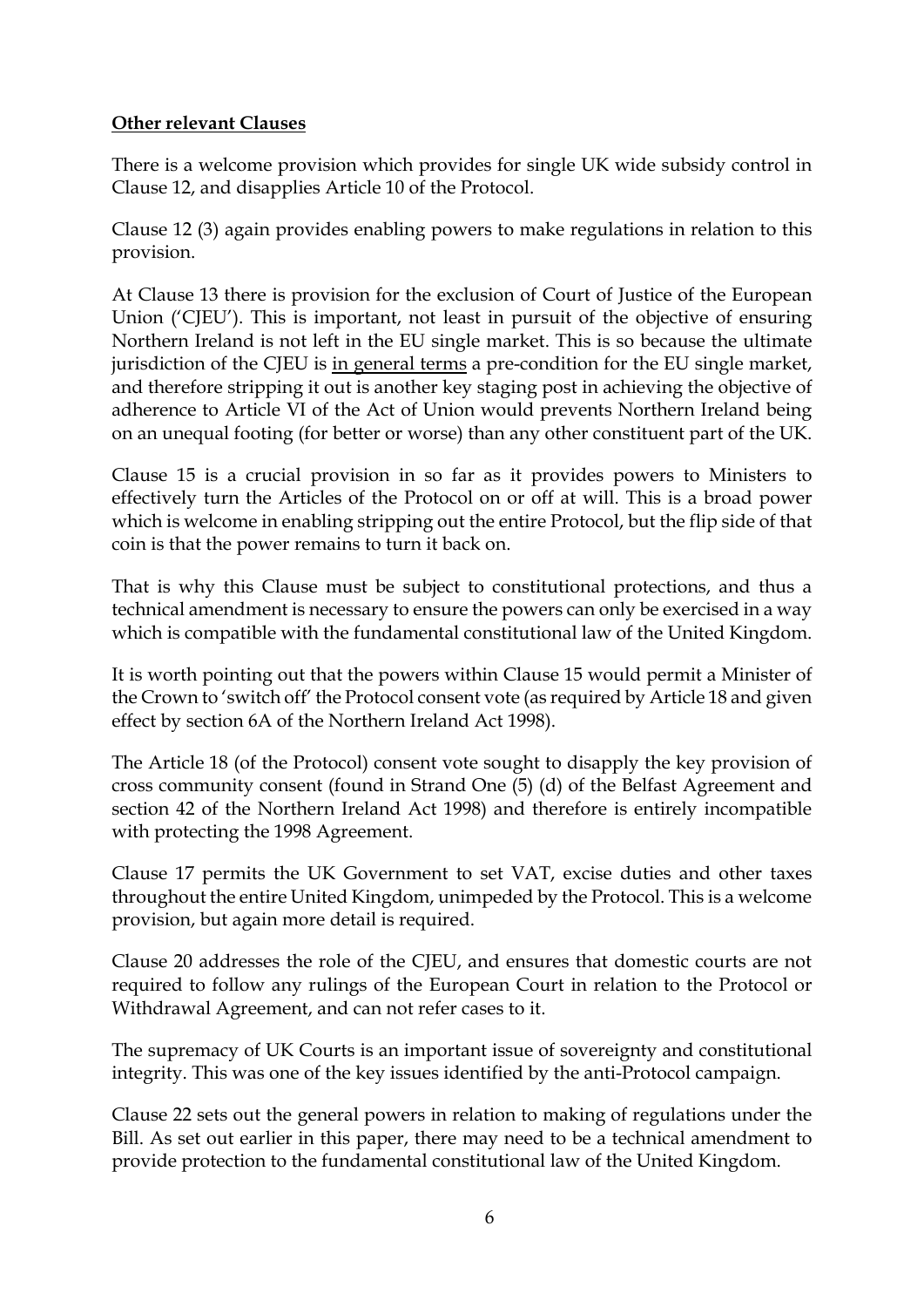# **Conclusion**

This Bill provides a framework within which a potential solution could be found. This solution must, of course, be the complete removal of the Protocol and the full restoration of Northern Ireland's place within the United Kingdom.

There is much to welcome in the Bill, and it is a significant staging post. However, as identified in this initial paper, there are some tidying up technical amendments required, particularly in relation to providing guarantees and protections in relation to the fundamental constitutional law of the United Kingdom, particularly in relation to the Act of Union.

A matter of concern is the powers in Clause 15 which, in theory, would permit the Protocol to return. It is necessary to neuter this with constitutional constraints on the exercise of this power, such as those suggested elsewhere in this paper.

In addition, much of the Bill provides enabling powers, and only a very small portion of the Bill comes into effect at the point of Royal Assent (see Clause 26). This is regrettable and provides much scope for potential reversal of the positive advancements made.

It is a significant achievement for unionism/loyalism both at a grassroots and political level to have reached this significant staging post. The strong political approach of the DUP and TUV has provided much unity of purpose and energised the grassroots unionist/loyalist community. It is important this unity, and strength, persists and that it is not blunted by the albeit welcome staging post of this Bill.

There has been significant work put in by the grassroots unionist/loyalist protest campaign, and political unionism (particularly the DUP, TUV and PUP) to reach this important stage. It is important political unionism remains united, and the grassroots movement continues to offer unwavering support for the uncompromising stance rightly adopted, inclusive of the DUP's absolutely correct refusal to nominate a speaker or form any Executive unless and until the Protocol is removed.

If this Bill, with some technical amendments, were to become law and sufficient and constitutionally compatible regulations were to follow, then at that point there would be scope for consideration of entering discussions exploring the potential of a new power sharing arrangement, which equally respects the rights of the unionist community and rectifies the imbalance within the 1998 Agreement which has been fatally exposed by the Protocol.

In advance of the second reading, further analysis of the Bill on a more detailed basis will be necessary. It is welcome that the European Research Group ('ERG')- who have recently been strong advocates for the unionist cause- have announced that their Star Chamber legal team will be reviewing the Bill and providing a report on whether its provisions are sufficient to restore and protect the constitutional integrity of the United Kingdom.